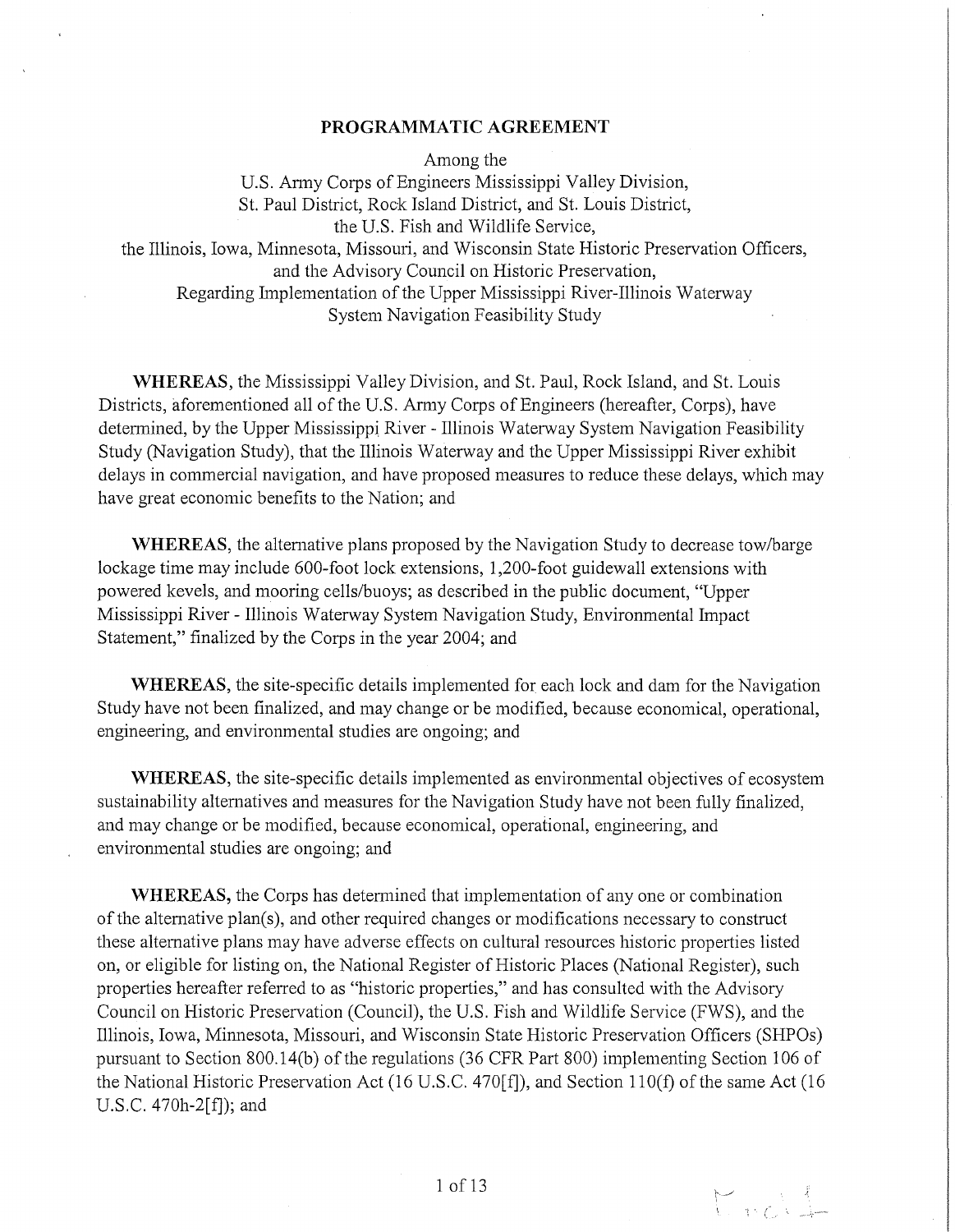**WHEREAS,** pursuant to Sections 800.3 and 800.8 of the Council's regulations, and to meet the Corps' responsibilities under the National Environmental Policy Act of 1969, the Corps has contacted 70 Native American Indian Tribes (Tribes), Tribal Historic Preservation Officers (THPOs), and other Native Americans **(Tribal Distribution List)** that may have an interest in the effects of this project on historic properties, and the ongoing effort of the Corps to identify traditional cultural properties or sacred sites which may be potentially affected by this undertaking.

**WHEREAS,** pursuant to Section 800.3 and 800.8 of the Council's regulations, and to meet the Corps' responsibilities under the National Environmental Policy Act of 1969, the Corps has developed an **Interested Party List** which includes the **Tribal Distribution List** developed in consultation with the SHPOs/THPOs, Tribes, and other parties that may have an interest in the effects of this undertaking on historic properties [Those on the **Interested Party List** will be provided with study newsletters, public meeting announcements, special releases, and notifications of the availability of report(s), including all draft agreement documentation, as stipulated by 36 CFR Part  $800.14(b)(ii)$  of the National Historic Preservation Act. Comments received by the Corps will be distributed to the consulting parties to this Agreement and taken into account in finalizing plans for the undertaking]; and

**WHEREAS,** the Corps has provided scholarly evidence of stewardship in the recordation, protection, and management of historic properties along the Upper Mississippi River and Illinois Waterway System through systemic research and studies which have been finalized and approved, then placed in the pennanent files of the Corps and appropriate SHPO(s) as evidence of compliance promulgated under Section 106 of the National Historic Preservation Act, as amended, and its implementing regulation 36 CFR Part 800: "Protection of Historic Properties," [These studies include: (1) archeological studies (management of documented and undocumented historic properties), (2) architectural and engineering studies (buildings, structures, and objects associated with Multiple Property National Register Districts), (3) erosion studies (priority to areas impacted by commercial navigation), (4) land form sediment assemblage studies (geomorphology), (5) site-specific studies (lock and dam potential effects and effects to archeology sites), and (6) submerged historic property study (historic shipwrecks and other underwater or previously inundated historic properties]; and

**WHEREAS,** the Corps has determined that the Navigation Study may affect historic properties, including the National Register-eligible Multiple Property Districts **Upper Mississippi River Navigation Project, 1931-1948** and **Illinois Waterway Navigation Facilities;** 

**NOW, THEREFORE,** the Corps, the Council, the FWS, and the SHPOs agree that the sitespecific details implemented for each lock and dam for the Navigation Study and ancillary undertakings shall be implemented in accordance with the following stipulations to satisfy the Corps' Section 106 and 110 responsibilities for all individual and cumulative actions: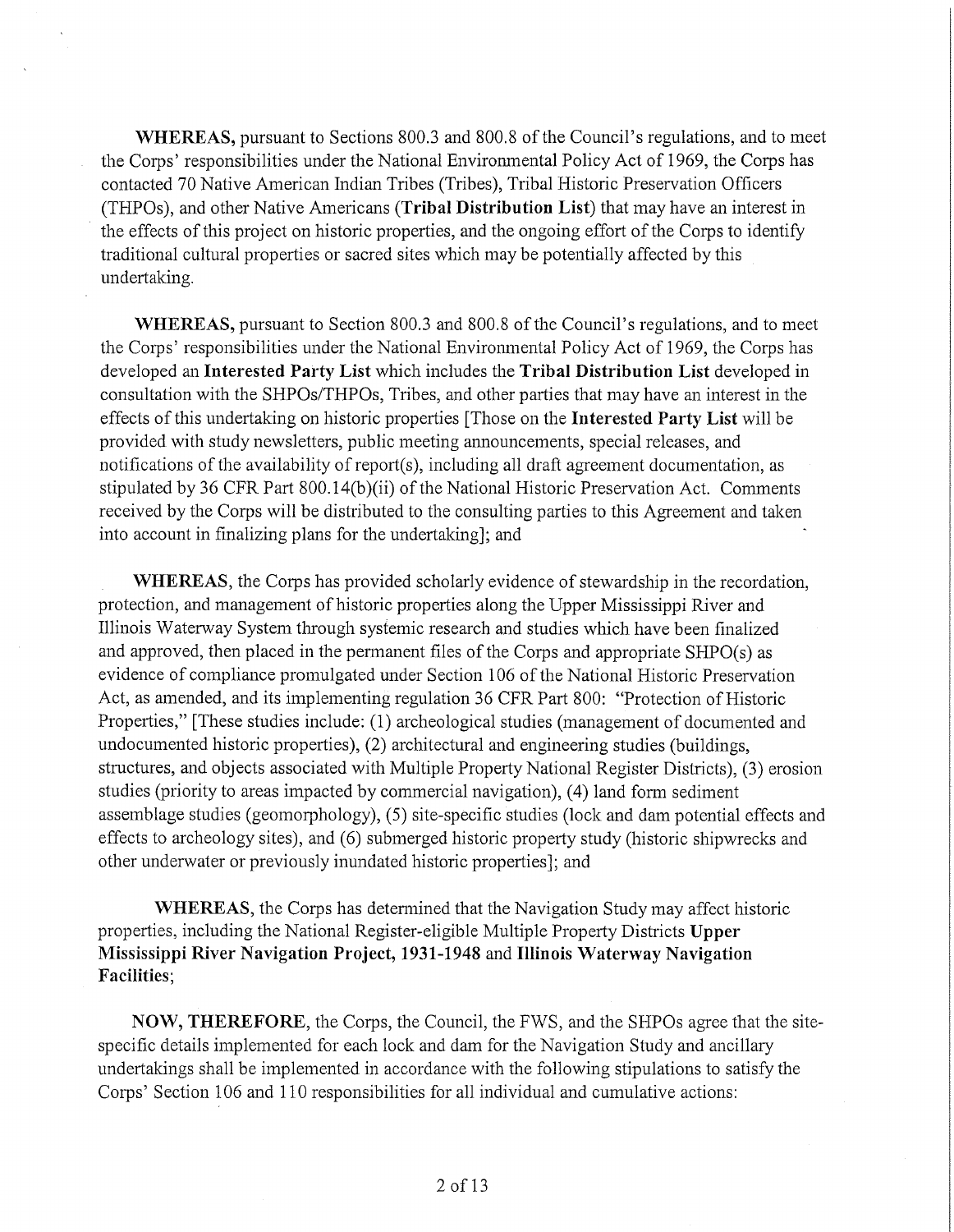## **I. IDENTIFICATION AND EVALUATION OF HISTORIC PROPERTIES**

The Corps will ensure that the following measures are implemented:

A. The Corps will take appropriate measures necessary to discover, preserve, and avoid historic properties, burials, cemeteries, or sites likely to contain human skeletal remains/artifacts and objects associated with interments or religious activities, and provide this information, studies, and/or reports to the appropriate consulting parties. Under consultation with the appropriate SHPO(s)/THPO(s), the Corps will describe and define the Area of Potential Effect (hereafter referred to as the APE) in accordance with the definition contained in 36 CFR Paii 800.16(d). The APE may be modified upon consultation with the appropriate SHPO(s)/THPO(s) through avoidance documented through the implementation surveys and testing of cultural and traditional resources, recordation of historic properties, documentary research, conducting research, and data collection, and/or other necessary avenues of investigation.

B. Unless recent and modem ground surface disturbances and/or historic use can be documented by the Corps that historic properties will not be adversely affected, in consultation with the appropriate SHPO/ THPO, the FWS, and/or other consulting parties determines that there is a likelihood that historic properties will be adversely affected, the Corps will then conduct a cultural and traditional resource (intensive and/or extensive reconnaissance) survey in the following:

1. All new and expanded dredged material placement sites or construction staging areas;

2. Areas of bank erosion that have been prioritized in management reports and environmental documents, which have previously received concurrence in consultation with the appropriate SHPOs;

3. Areas with the documented potential for containing submerged historic properties (e.g. shipwrecks, inundated archeological sites, water controlling structures, and etc.); and,

4. All other areas indirectly and directly affected by construction, use, maintenance, and operation during the implementation of the measures, alternatives, or any ancillary construction proposed by the Navigation Study, ecosystem restoration, or associated mitigation.

C. The Corps will ensure that all reconnaissance surveys and subsurface testing are conducted in a manner consistent with the Secretary of the Interior's Standards and Guidelines for Identification and Evaluation (48 FR 44720-23) and that they take into account the National Park Service publication The Archaeological Survey: Methods and Uses (1978) and any extant or most recent version of state or Tribal guidelines for historic properties recmmaissance surveys/reports, related guidance, etc. The reconnaissance surveys and subsurface testing will be implemented by the Corps and coordinated with the FWS, the appropriate SHPO(s)/ THPO(s), and/or any other consulting parties.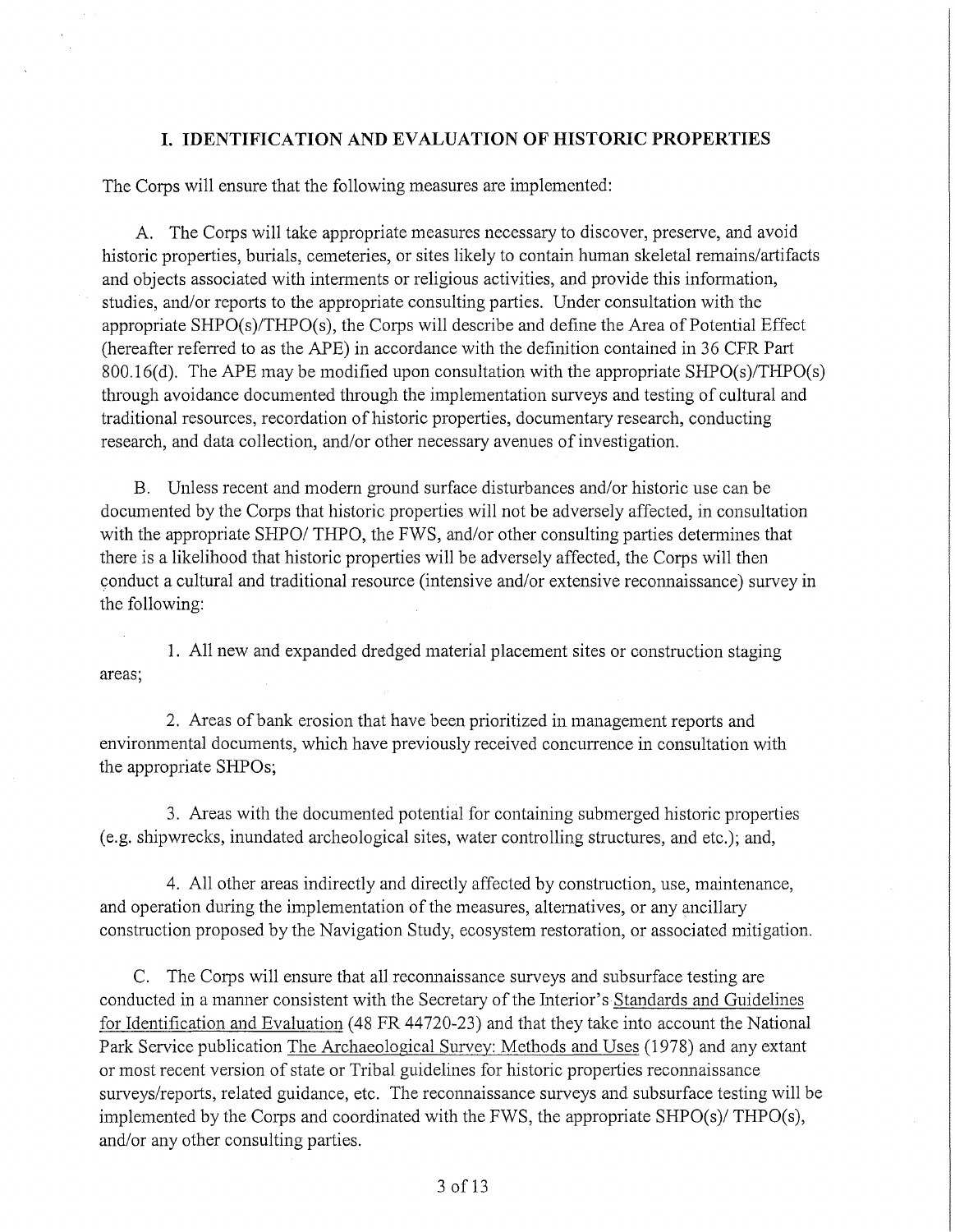D. In consultation with the appropriate SHPO, and as appropriate, the FWS and THPO(s), the Corps will evaluate the historic significance of all cultural and traditional resources within their appropriate contexts and determine their eligibility for listing in the National Register by applying the National Register criteria (36 CFR Part 60.4). The following stipulation shall apply concerning the National Register evaluations of historic properties.

1. Consultation concerning the National Register-eligible Multiple Property Districts **Upper Mississippi River Navigation Project, 1931-1948** and **Illinois Waterway Navigation Facilities** will be with the appropriate SHPO of the state in which the Control Station at each lock and dam facility multiple property district is located.

2. For those properties that the Corps, the FWS, and the appropriate SHPO(s)/THPO(s) agree are not eligible for inclusion in the National Register, no further investigations will be required, and the project may proceed in those areas.

3. If the survey results in the identification of properties that the Corps, the FWS, and the appropriate SHPO(s)/THPO(s) agree are eligible for inclusion on the National Register, the Corps shall treat such properties in accordance with Part II below.

4. If the Corps, the FWS, and the appropriate SHPO(s)/THPO(s) do not agree on National Register eligibility, or if the Council or the National Park Service so request, the Corps will request a formal determination of eligibility from the Keeper of the National Register, National Park Service, whose determination shall be final.

5. To facilitate tribal coordination and identify traditional cultural properties, the Corps has provided all parties on the **Tribal Distribution List** with the National Register Bulletin 38, *"Guidelines for Evaluating and Documenting Traditional Cultural Properties."* Relative to the treatment of historic properties, the Corps will continue to provide the appropriate  $\text{Tribe}(s)$ and the  $THPO(s)$  information related to treatment or avoidance measures proposed by the Corps. Consideration of comments received by the Corps can be considered by the signatories to be measures to assist the Corps in meeting its responsibilities under the National Historic Preservation Act of 1966, as amended (Public Law 89-665), and the regulations of the Advisory Council on Historic Preservation "Regulations for the Protection of Historic and Cultural Properties" (36 CFR, Part 800).

## **II. MANAGEMENT OF HISTORIC PROPERTIES**

Those individual historic properties, and multiple property districts that are listed on the National Register of Historic Places, or that the Corps, the FWS, and the appropriate SHPO(s)/THPO(s) agree are eligible for nomination to the National Register, or that the Keeper has determined are eligible for inclusion on the National Register, will be treated by the Corps in the following manner: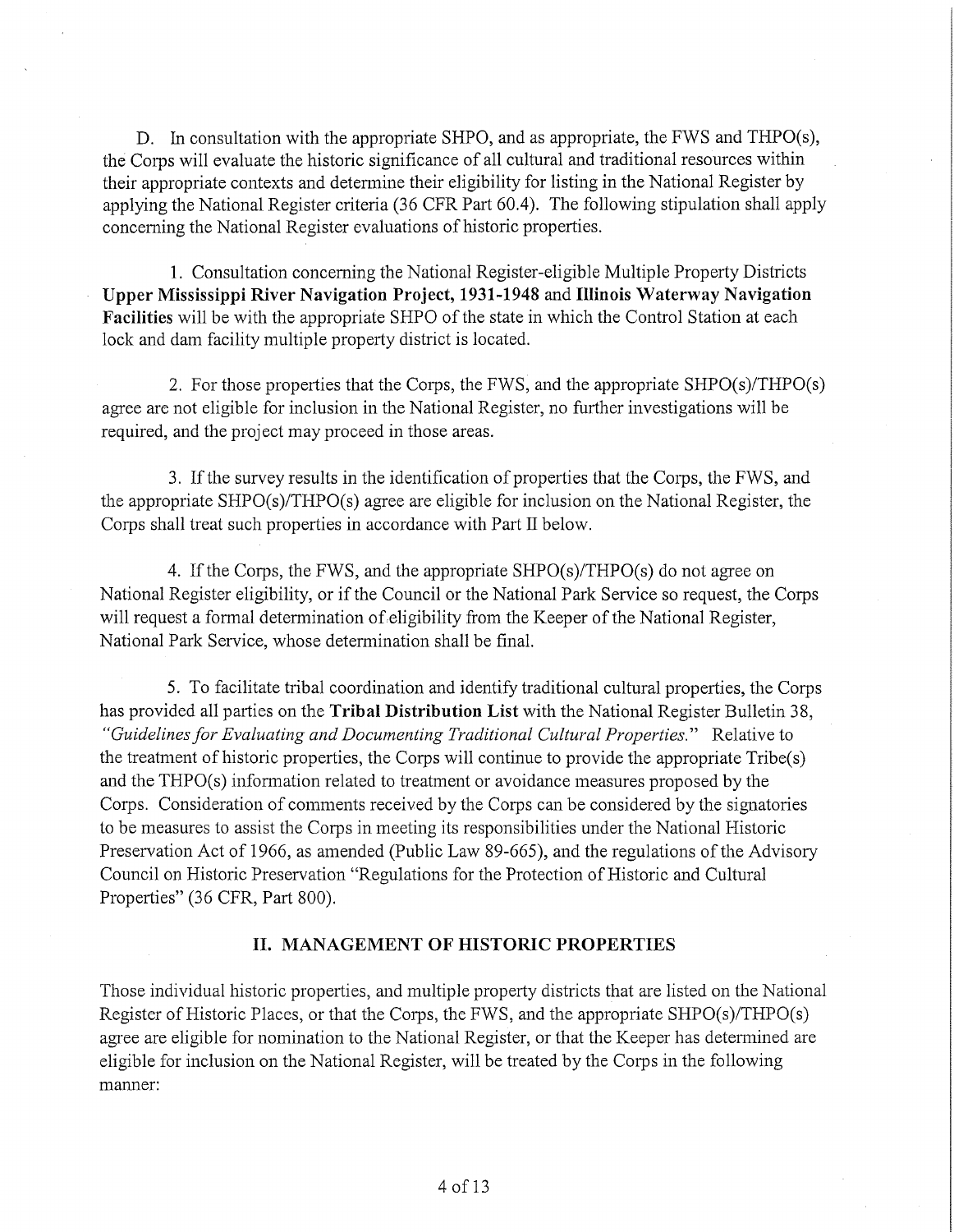A. Management of above-ground historic structures (historic Corps locks and dams, associated buildings, structures and other such properties): The Corps shall provide the following information to the appropriate SHPO of the state in which the Control Station at each lock and dam facility is located on:

1) the modifications planned for the historic components of the locks and dams, associated buildings, structures and other associated properties, and

2) its determination whether such modifications will affect the historic components of the locks and dams, associated buildings, structures and other associated properties, and

3) proposed treatment or mitigation measures the Corps believes may avoid, reduce, or mitigate any such adverse effects.

B. SHPO Review: The appropriate SHPO shall review the information provided by the Corps pursuant to Stipulation IIA of this Agreement and within 30 days ofreceipt of adequate information shall provide the Corps with its opinion whether the proposed treatment or mitigation measures are adequate to address the adverse effects. Any disagreements shall be handled in accordance with Stipulation VI of this Agreement.

C. FWS Activities: FWS shall follow the standard Section 106 process as set forth in the Advisory Council on Historic Preservation's regulations at 36 CFR Part 800 for all its undertakings identified in this Agreement.

D. Public documentation: In consultation with the SHPOs and THPOs, the Corps Districts will work together to produce and promote pamphlets, films, books, and other public and scholarly research on the history and significance of the Upper Mississippi River/Illinois Waterway, and the waterway systems facilities, and controlling works.

E. Treatment of below-ground historic archaeological properties:

1. As it carries out its activities under this Agreement, the Corps' first priority shall be to avoid where practicable archaeological properties that have been determined to be eligible for inclusion to the National Register, and preserve them in place.

2. If the Corps determines, in consultation with the FWS and appropriate SHPO(s)/THPO(s) (and any Indian tribes that may not have a THPO) that an archaeological property cannot be avoided and will be adversely affected, it shall consult further to determine appropriate treatment. Treatments may include, but are not limited to, various levels of data recovery, recordation, public interpretative and educational documentation, and active protection measures.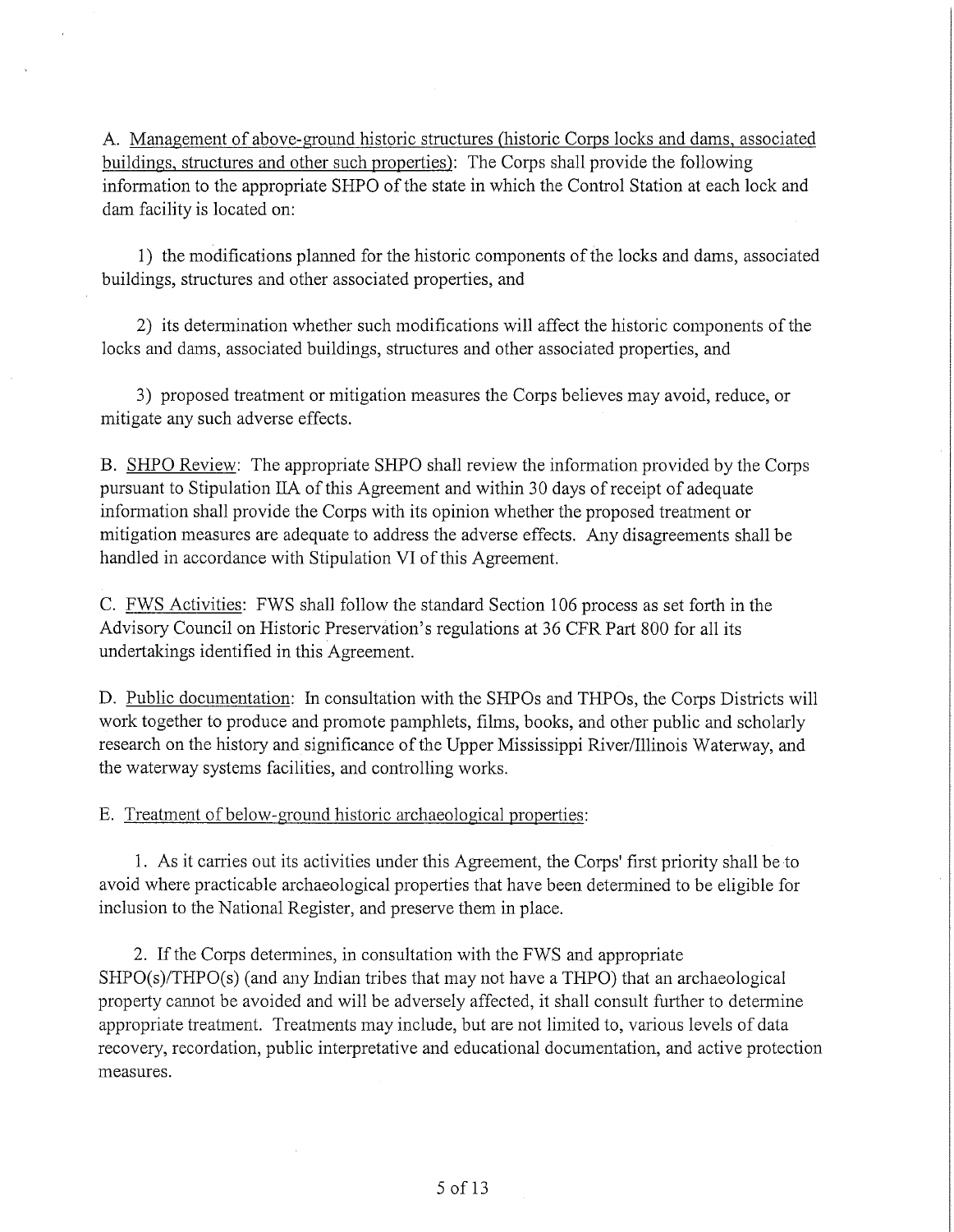3. If data recovery or recordation is the agreed upon treatment, the Corps will consult with the FWS and the appropriate SHPO(s)/THPO(s) (and any other Indian tribes that may not have a THPO) to develop a data recovery plan to address adverse effects. The data recovery plan shall be consistent with the Secretary of the Interior's Standards and Guidelines for Archaeological Documentation (48 FR 44734-37) and take into account the Council's publication, Treatment of Archaeological Properties (Advisory Council on Historic Preservation, 1980) and appropriate SHPO(s)/THPO(s) guidance. It will specify, at a minimum, the following:

a. The property, properties, or portions of properties where the treatment plan is to be carried out:

b. The research questions to be addressed, with an explanation of research relevance and importance;

c. The methods to be used, with an explanation of methodological relevance to the research questions;

d. Proposed methods of disseminating results of the work to the interested public, Tribes, and professional archaeological community, and,

e. A proposed schedule for the submission of progress reports to the FWS and the appropriate SHPO(s)/THPO(s).

4. The Corps will submit the data recovery plan to the FWS and appropriate SHPO(s)/THPO(s) (and any Indian tribes that may not have a THPO) for 30 days' review and comment. The Corps will take into account their comments, and will ensure that the data recovery plan is implemented. The FWS, the appropriate SHPO(s)/THPO(s), and Tribes may monitor this implementation.

5. The Corps will ensure that the data recovery plan is carried out by or under the direct supervision of an archaeologist(s), historian(s), architectural historian(s) and/or other-appropriate cultural resource specialist that meets, at minimum, the Secretary of the Interior's Professional Qualifications Standards (48 FR 44738-9).

6. The Corps will ensure that adequate provisions, including personnel, time, funding, and laboratory space are available for the analysis and professional, permanent, curation of recovered materials from historic properties.

7. The Corps will develop and implement an adequate program in consultation with the FWS and the appropriate SHPO(s)/THPO(s) to secure archaeological historic properties from vandalism during data recovery.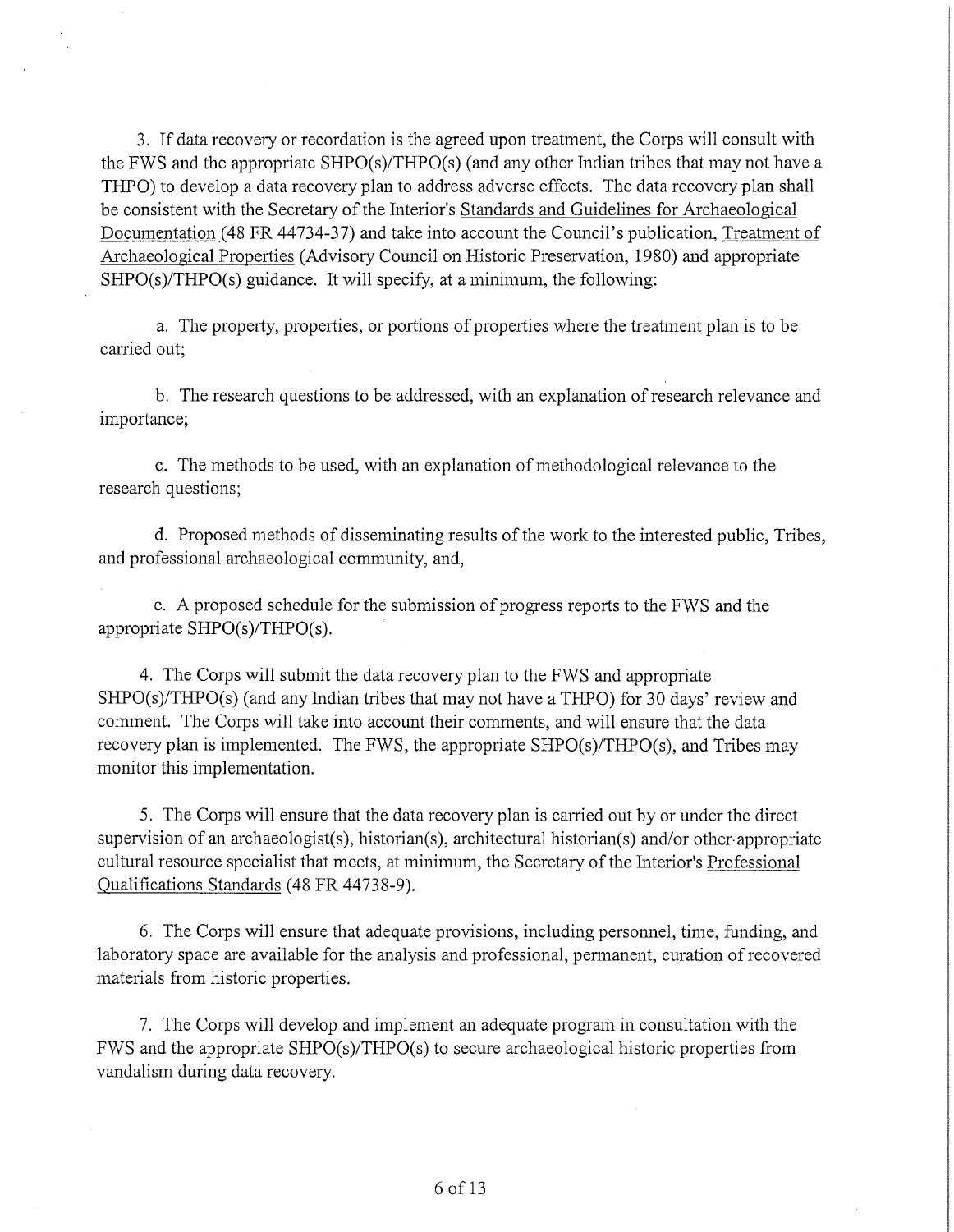# **III. TREATMENT OF HUMAN REMAINS, FUNERARY OBJECTS, SACRED OBJECTS, OR OBJECTS OF CULTURAL PATRIMONY, AND CURATED ITEMS**

A. When human remains, funerary objects, sacred objects, or objects of cultural patrimony are encountered or collected, the Corps, if not inconsistent with Federal law or regulation, will comply with all provisions outlined in the appropriate state acts, statutes, guidance, provisions, etc., and any decisions regarding the treatment of human remains will be made recognizing the rights of lineal descendants, Tribes, and other Native American Indians and under consultation with the FWS, the SHPO(s)/THPO(s), designated Tribal Coordinator, and/or other appropriate legal authority for future and expedient disposition or curation. When human remains, funerary objects, sacred objects, or objects of cultural patrimony are encountered or collected from Federal lands or federally recognized tribal lands, the Corps will coordinate with the appropriate federally recognized Native Americans, as promulgated by the Native American Graves Protection and Repatriation Act of 1990 (25 U.S.C. § 3001 *et seq.).* 

B. Collected artifacts, samples, and other physical objects will be returned to the landowner, unless the landowner waives rights to the United States Government. In consultation with the FWS and the appropriate SHPO(s)/THPO(s), the Corps will ensure that all artifacts, samples, and other physical objects donated or obtained from lands of the United States Government, with related and associated research materials and records resulting from the implementation of this Agreement, are curated at a repositories within their respective States of Illinois, Iowa, Minnesota, Missouri, and Wisconsin in accordance with 36 CFR Part 79.

## **IV. REPORTS**

The Corps will ensure that all final reports and supporting documentation resulting from the actions pursuant to this Agreement will be provided in a fonnat acceptable to the appropriate SHPO(s)/THPO(s). The Corps will ensure that all such reports are responsive to contemporary standards, and to the Department of the Interior's Format Standards for Final Reports of Data Recovery (42 FR 5377-79). Precise locations of historic properties may be provided only in a separate appendix if it appears that the release of this data could jeopardize historic properties. Locations of traditional cultural properiies or sacred sites, consisting of architectural, landscapes, objects, or surface or buried archaeological sites, identified in coordination with Tribes and THPO(s), will be considered to be sensitive information and to the extent allowed by Federal law the Corps will not make this information available to the public. The Corps will make available the reporis and associated data to the extent allowed by Federal law for publication and public dissemination, minus precise aforementioned locational and sensitive information.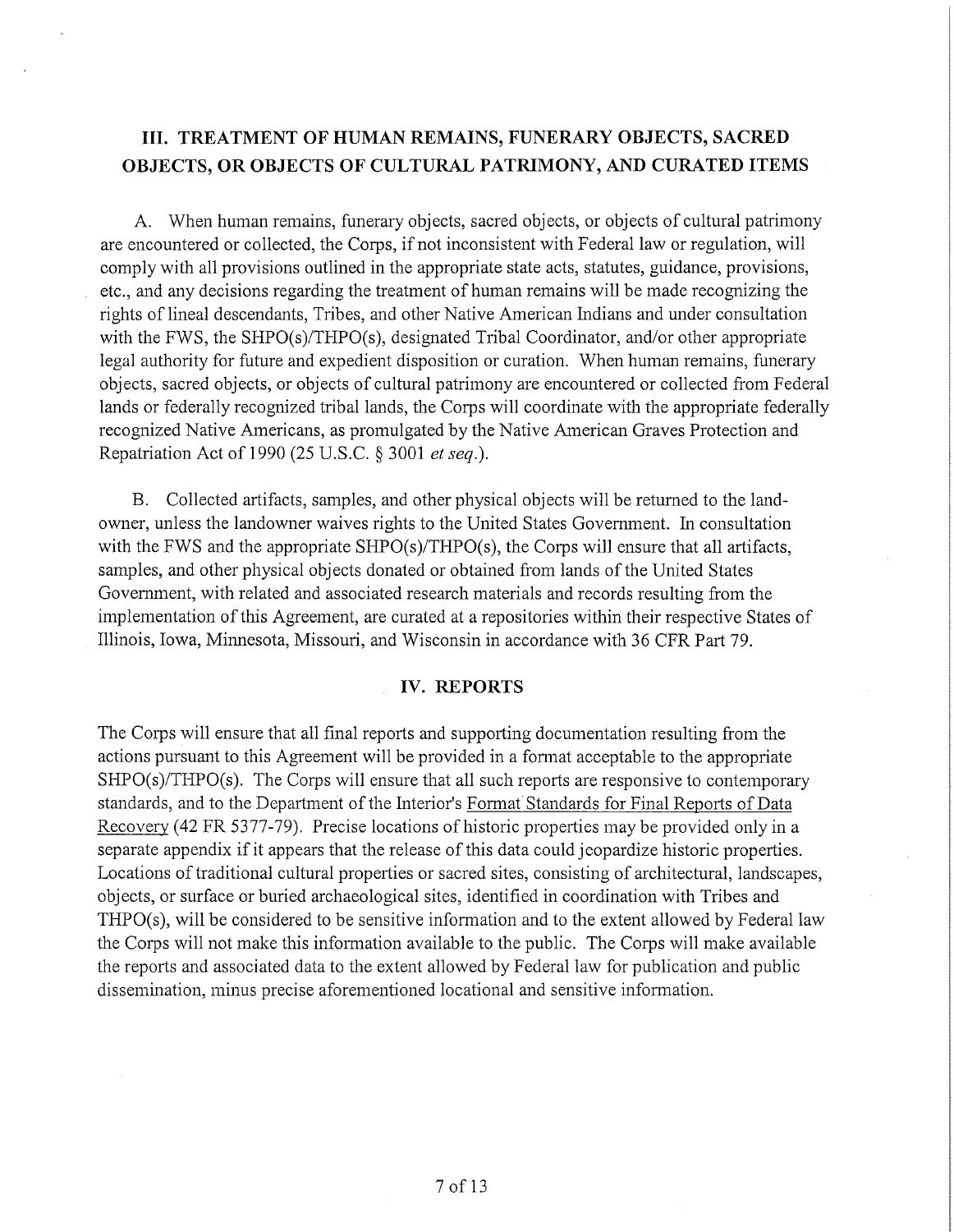## **V. PROVISION FOR POST-REVIEW DISCOVERIES**

In accordance with 36 CFR Section 800.13, if previously undetected or undocumented cultural or traditional resources are discovered during project activities, the Corps will cease, or cause to stop, any activity having an effect and consult with the FWS, the appropriate SHPO(s)/THPO(s) to determine if additional investigation is required. If further archaeological investigations are warranted or required, any treatment plan will be performed by the Corps in accordance with Part II- TREATMENT OF HISTORIC PROPERTIES, Part III-TREATMENT OF HUMAN REMAINS, FUNERARY OBJECTS, SACRED OBJECTS, OR OBJECTS OF CULTURAL PATRIMONY, AND CURATED ITEMS, Part IV - REPORTS, and Part V - PROVISION FOR POST-REVIEW DISCOVERIES, all of this Agreement. If the Corps, the FWS, the appropriate SHPO(s)/THPO(s), and any state authority with legal jurisdiction over the discovery determine that further investigation is not necessary or warranted, activities may resume with no further action required. Any disagreement between the Corps, the FWS, and the appropriate SHPO(s)/THPO(s) concerning the need for further investigations will be handled pursuant to Part VI - DISPUTE RESOLUTION of this Agreement.

### . **VI. DISPUTE RESOLUTION**

Should the FWS, the appropriate SHPO(s)/THPO(s) or the Council object within 30 days to any plans or actions provided for review pursuant to this Agreement, the Corps will consult with the objecting party to resolve the objection. If the Corps determines that the disagreement cannot be resolved, the Corps will request further comment from the Council in accordance with the applicable provisions of 36 CFR Part 800.7. The Corps, in accordance with 36 CFR Part 800.7(c)(4), will take any Council comment provided in response into account, with reference only to the subject of the dispute. The Corps' responsibility to carry out all actions under this Agreement that are not the subjects of the dispute will remain unchanged.

### **VII. TERMINATION**

Any of the signatories to this Agreement may request a reconsideration of its terms or revoke the relevant portions of this Agreement upon written notification to the other signatories, by providing 30 days' notice to the other signatories, provided that these signatories will consult during the period prior to termination to seek agreement on amendments or other actions that would avoid termination. This agreement shall be null and void if its terms are not carried out by January 20, 2012, unless the signatories agree in writing to an extension for carrying out its terms. In the advent of termination, the Corps will comply with 36 CFR Parts 800.3 through 800.7 with regard to individual undertakings covered by this Agreement.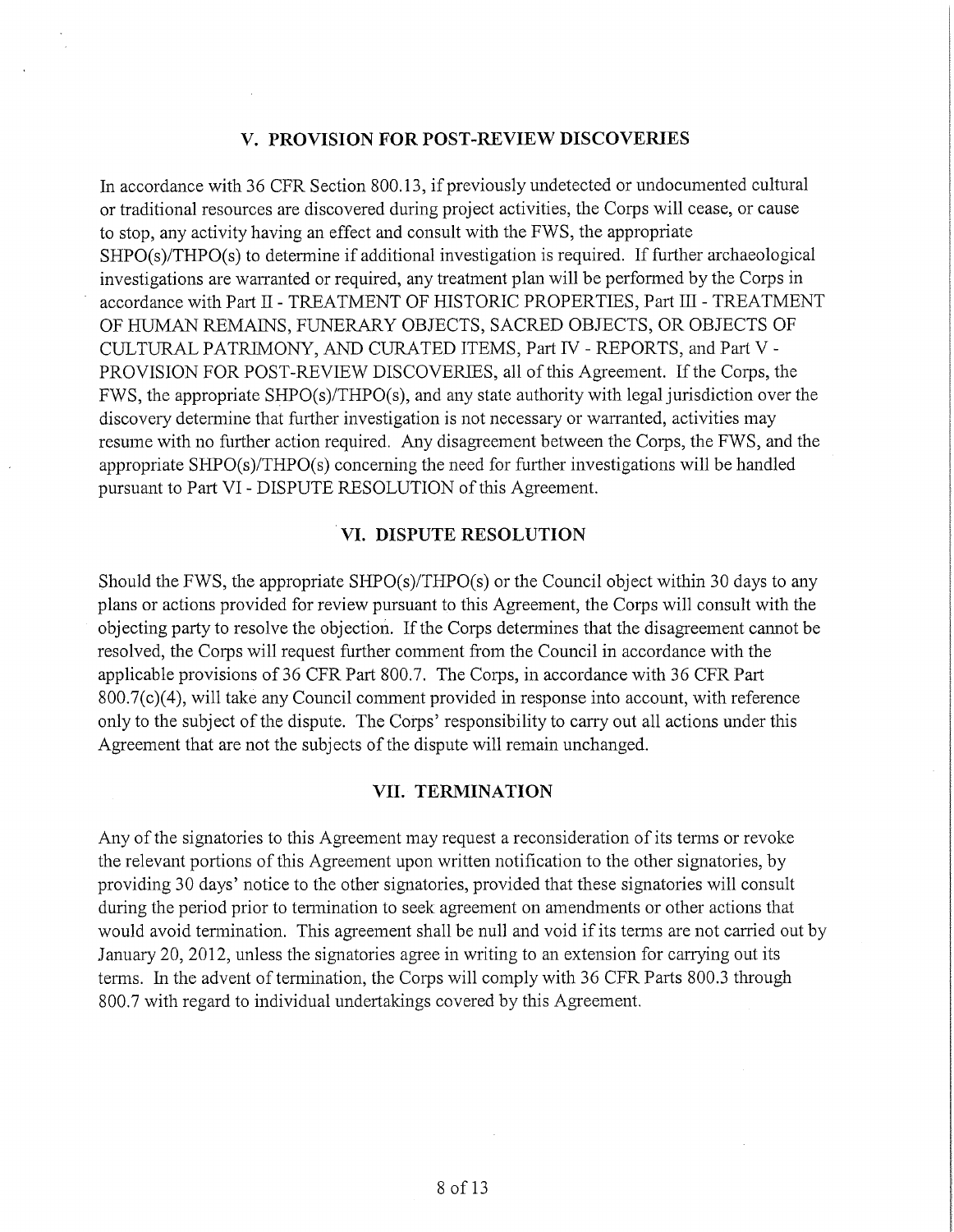### **VIII. AMENDMENTS**

Any signatories to this Agreement may request that it be amended, whereupon the other signatories parties will consult in accordance with 36 CFR Part 800.13 to consider such amendment. Amendments to this agreement shall be adopted upon written consensus of the signatories and shall be incorporated as an appendix to the original agreement.

### **IX. REPORTING AND PERIODIC REVIEW**

The Corps will provide the FWS and the SHPO(s)/THPO(s) with evidence of compliance with this Agreement in site-specific reports pursuant to the National Environment Policy Act, promulgated under implementing regulations on tiering of environmental documents, specifically 40 CFR Part 1502.20 and Part 1508.28. These documentations shall contain this Agreement and the title of all final reports generated by this Agreement with the name of the project, historic properties identified, determinations of effect, avoidance procedures, level of investigation(s) and/or mitigation(s) conducted with titles of all project reports related to such investigation(s) and/or mitigation(s) which have been completed. This documentation will be provided to the FWS, appropriate SHPO(s)/THPO(s), any interested and consulting parties, and those on the **Interested Party List,** and they will be notified of the availability ofreport(s), including all draft agreement documentation, as stipulated by 36 CFR Part 800.14(b)(ii) of the National Historic Preservation Act. Based upon the review and coordinating process, the Corps, the FWS, the SHPO(s)/ THPO(s), and the Council can determine whether the Agreement shall continue in force, be amended, or terminated. On January 20, 2012, the Corps will provide the FWS and the SHPO(s)/THPO(s) a review report of the overall Navigation Study to determine this Agreement's effectiveness, accuracy, and economy.

### **X. EXECUTION AND IMPLEMENTATION**

A. Nothing in this Agreement is intended to prevent the Corps from consulting more frequently with the FWS, the appropriate SHPO(s)/THPO(s), the Council, or other consulting parties concerning any questions that may arise or on the progress of any actions falling under or executed by this Agreement. Any resulting modifications to this Agreement will be coordinated in accordance with Section 800.5(e)(5).

B. The undersigned concur that the Corps has satisfied its Section 106 responsibilities for all individual undertakings through this Agreement regarding the implementation of the alternative plans for reducing delays to commercial navigation implemented as a result of the Navigation Study.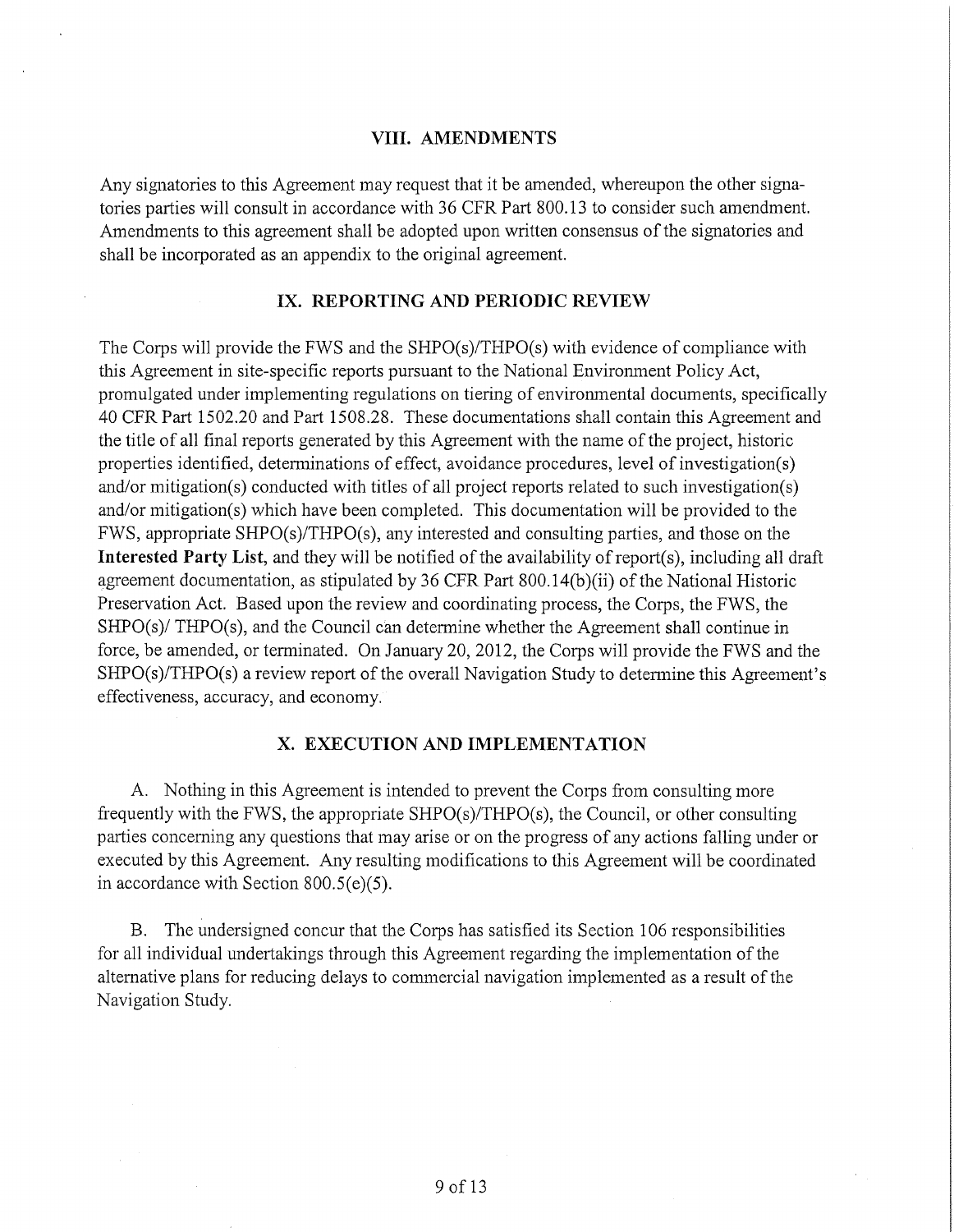# **XI. FISCAL LAW REQUIREMENT**

The Undertaking, including stipulations of this Agreement, is subject to provisions of the Antideficiency Act (31 U.S.C. § 1341). The unavailability of funds shall not relieve the Corps from its obligation to perform those Section 106 responsibilities set forth in the programmatic agreement.

 $\sim$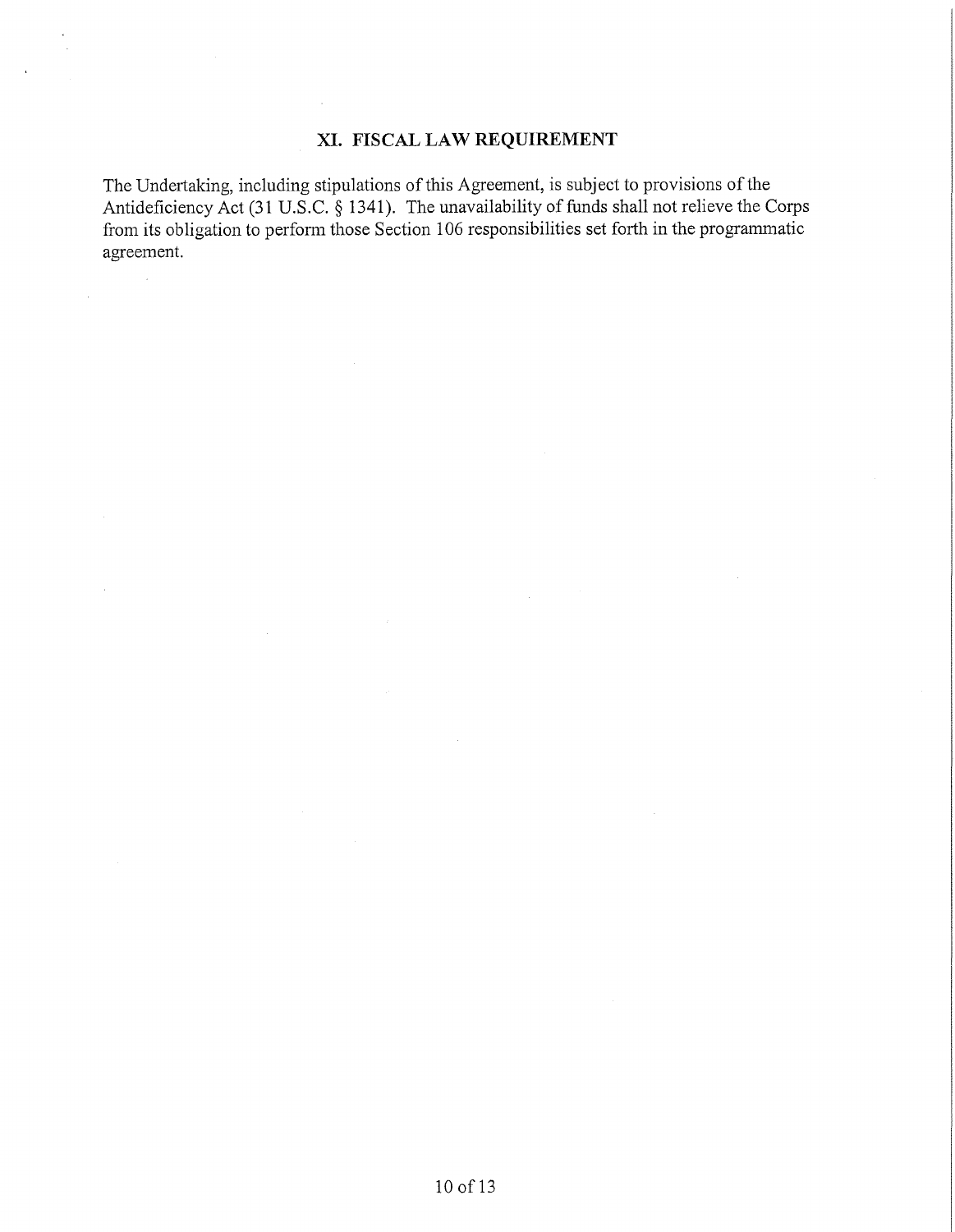### XII. SIGNATORIES TO PROGRAMMATIC AGREEMENT Among the

U.S. Army Corps of Engineers Mississippi Valley Division, St. Paul District, Rock Island District, and St. Louis District, Illinois, Iowa, Minnesota, Missouri, and Wisconsin State Historic Preservation Officers, and Advisory Council on Historic Preservation, Regarding Implementation of the Upper Mississippi River~Illinois Waterway System Navigation Feasibility Study

A MISSISSIPPI VALLEY DIVISION, U.S. ARMY CORPS OF ENGINEERS:

BY: Kolert Cear

Division Engineer U. S. Army Corps of Engineers Mississippi Valley Division

Date:  $3/\text{Arg}\phi\$ *I* 

### B. ST. PAUL DISTRICT, U.S. ARMY CORPS OF ENGINEERS:

BY: Michael Sleaning Date: 26 Au District Engineer 6 U.S. Army Corps of Engineers St. Paul District .

C. **CK ISLAND DISTRICT, U.S. ARMY CORPS OF ENGINEERS:** 

BY:

I . ' **Date: 'Z- <sup>1</sup>A** *h!r O <sup>i</sup>*

District Engineer U. S, Army Corps of Engineers Rock Island District

D. **ST. LOUIS DISTRICT, U.S. ARMY CORPS OF ENGINEERS:** 

BY: C. Seem Millianna

District Engineer U.S. Anny Corps of Engineers St. Louis District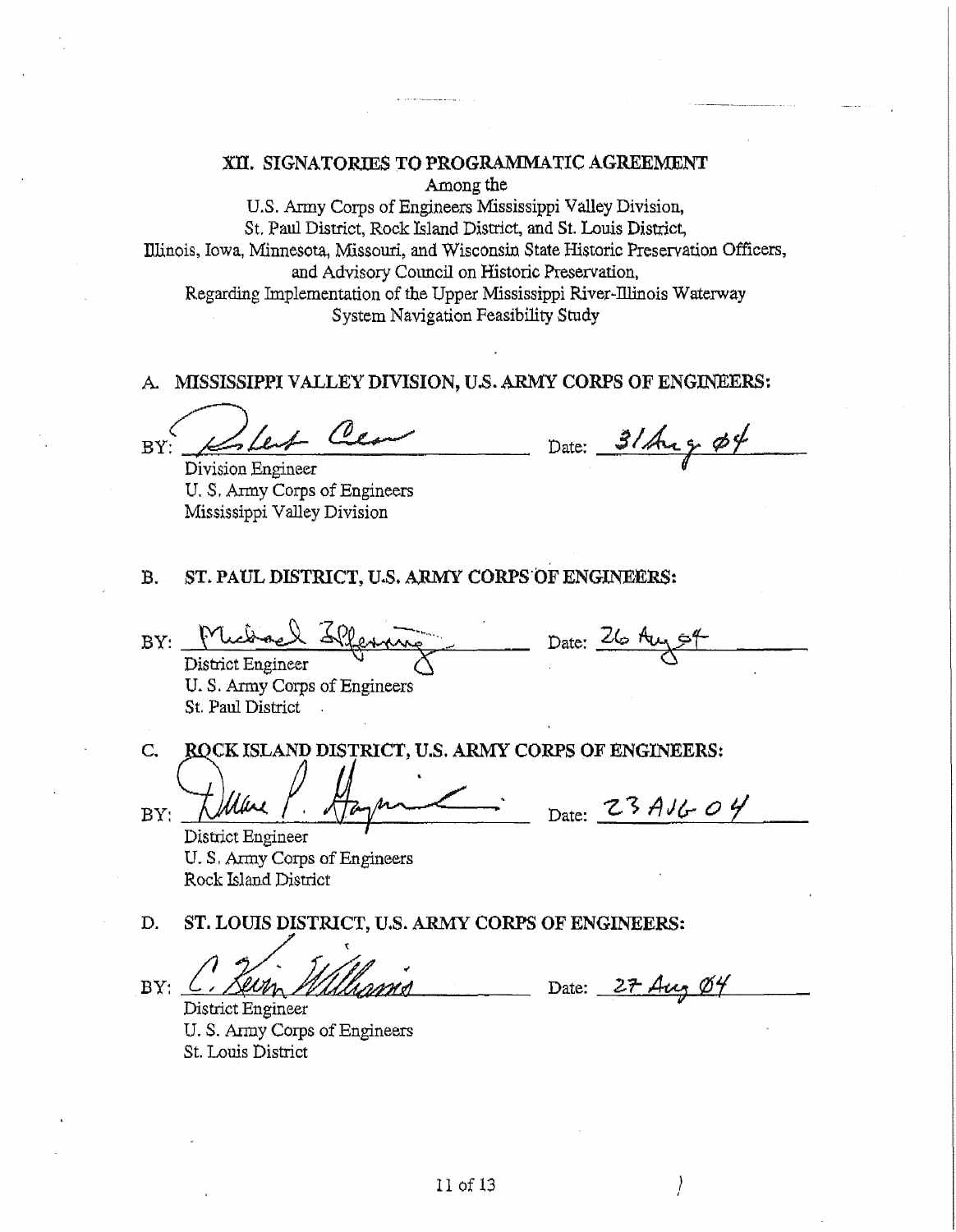# E. U.S. FISH AND WILDLIFE SERVICE:

BY: <u>WWWTWV8V Date: AUG 25 2004</u><br>RegionalDirector

Region 3

F. ILLINOIS STATE HISTORIC PRESERVATION OFFICER:

BY:

 $\mu$  (Act Clear ) Date: Sept. 9, 2004

Illinois Historic Preservation Agency

G. **IOWA STATE HISTORIC PRESERVATION OFFICER:** 

G. **IOWA STATE HISTORIC PRESERVATION OFFICER:**<br>BY:  $\frac{\sqrt{6\pi C}}{6\pi\sqrt{6}}$  *Date:*  $\frac{242004}{2\pi\sqrt{6}}$ 

Iowa Deputy State Historic Preservation Officer State Historical Society of Iowa

H. **MINNESOTA STATE HISTORIC PRESERVATION OFFICER:** 

BY: Leve M. Circhcbal Date: 8/30/04

Minnesota State Historic Preservation Officer Minnesota Historical Society

## I. **MISSOURI STATE HISTORIC PRESERVATION OFFICER:**

BY: \_\_\_\_\_\_\_\_\_\_\_\_\_\_\_\_ Date: \_\_\_\_\_\_\_\_\_ \_

Missouri Deputy State Historic Preservation Officer Department of Natural Resources

# J. **WISCONSIN STATE HISTORIC PRESERVATION OFFICER:**

BY:

Date:<br>
Missouri Deputy State Historic Preservation Officer<br>
Department of Natural Resources<br>
WISCONSIN STATE HISTORIC PRESERVATION OFFICER:<br>
Wisconsin State Historic Preservation Officer<br>
State Historical Society<br>
State Hi

State Historical Society

Date: 1/8/04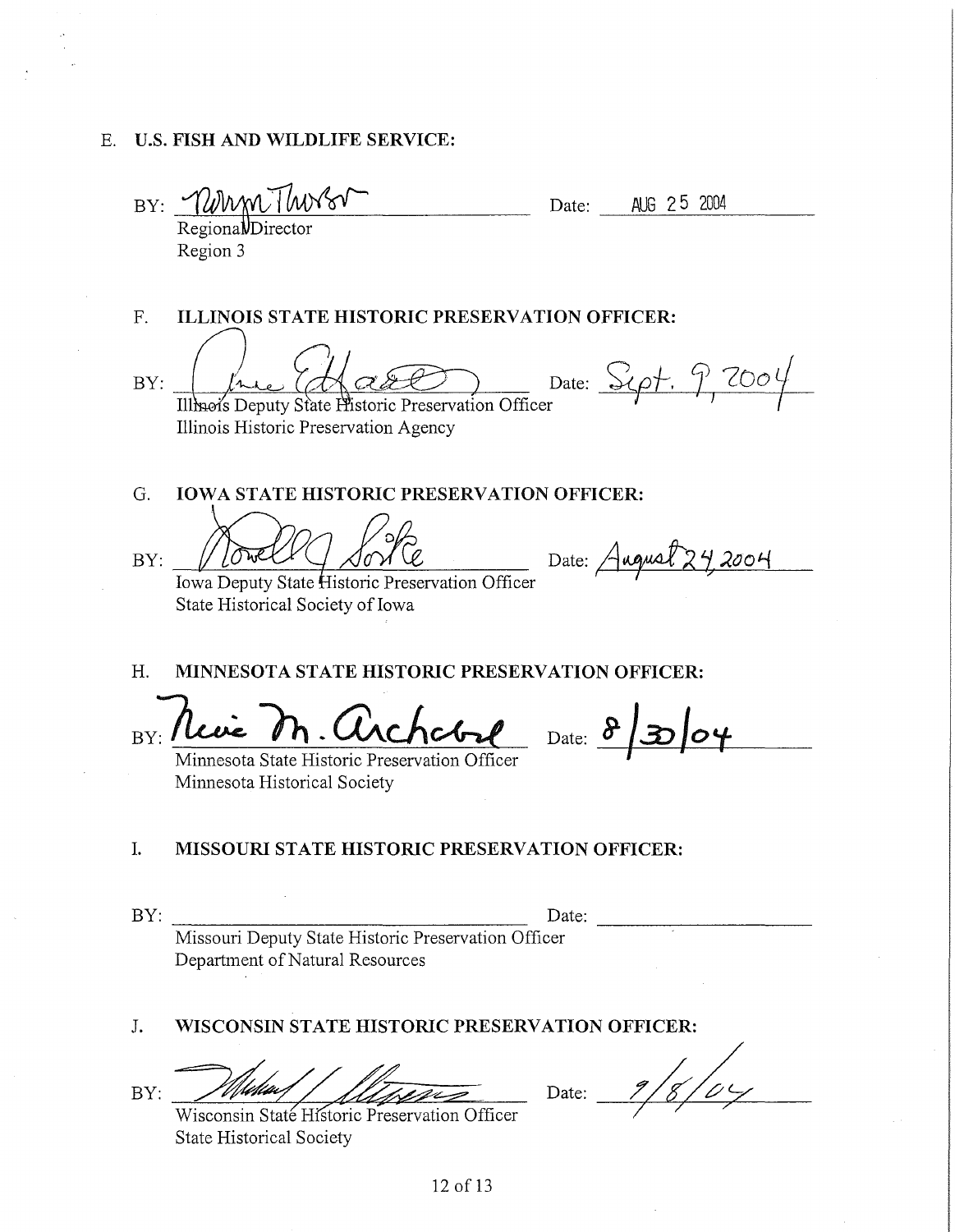# K. **ADVISORY COUNCIL ON HISTORIC PRESERVATION:**

 $\Box$  Date:  $\Box$ 

BY: Executive Director Advisory Council on Historic Preservation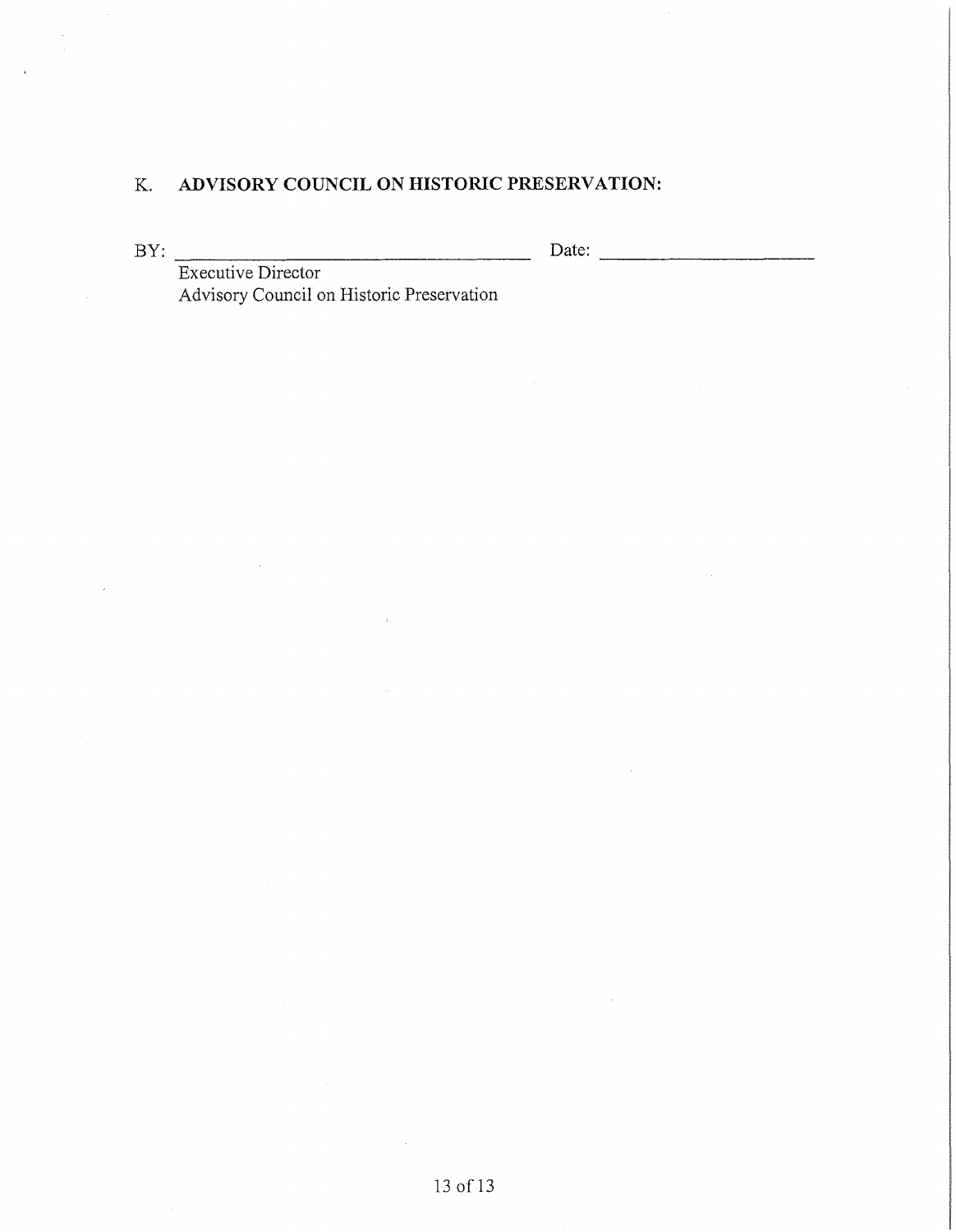### **DESCRIPTION OF THE STUDY AREA**

The study area encompassed by the Upper Mississippi River-Illinois Waterway (UMR-IWW) System Feasibility Study comprises the Upper Mississippi River and Illinois Waterway and lies within portions of Illinois, Iowa, Minnesota, Missouri, and Wisconsin (see attached map). The Upper Mississippi River extends from the confluence with the Ohio River, River Mile 0.0, to Upper St. Anthony Falls Lock in Minneapolis-St. Paul, Minnesota, River Mile 854.0. The Illinois Waterway extends from its confluence with the Mississippi River at Grafton, Illinois, River Mile 0.0, to T. J. O'Brien Lock in Chicago, Illinois, River Mile 327.0. The Upper Mississippi River-Illinois Waterway navigation system contains 1,200 miles of 9-foot-deep channels, 37 lock and dam sites, and thousands of channel training structures. The system is commonly broken into four broad regions including the Upper Impounded Reach (Navigation Pools 1-13), Lower Impounded Reach (Pools 14-26), Middle Mississippi River (Lock and Dam 26 to the mouth of the Ohio River), and the Illinois Waterway.

The Upper Mississippi River - Illinois Waterway ecosystem includes the river reaches described above, as well as the floodplain habitats that are critically important to large river floodplain ecosystems. The ecosystem under study includes the Upper Mississippi River and Illinois Waterway main stem floodplains, confluences of the major tributaries, and the navigational reaches of the St. Croix, Black, Minnesota, and Kaskaskia Rivers. The total acreage of the river-floodplain system exceeds 2.5 million acres of aquatic, wetland, forest, grassland, and agricultural habitats. The Mississippi Flyway is used by more than 40 percent of the migratory waterfowl traversing the United States. These Trust Species and the Threatened and Endangered Species in the region are the focus of considerable Federal wildlife management activities. In the middle and southern portions of the basin, the habitat provided by the mainstem rivers represents the most important and abundant habitat in the region for many species.

The total Illinois Waterway and Mississippi River Navigation System contains 37 lock and dam sites ( 43 locks), over 650 manufacturing facilities, terminals, and docks, and provides valuable habitat and recreational opportunities. The system provides the following:

- 1. A means for shippers to transport millions of tons of commodities within the study area 122 million tons on the Mississippi River and 44 million tons on the Illinois Waterway in 2000;
- 2. Food and habitat for at least 485 species of birds, mammals, amphibians, reptiles, and fish ( including 10 federally endangered or threatened species and 100 state listed species);
- 3. Almost 285,000 acres of National Wildlife and Fish Refuge;
- 4. Water supply for 22 communities and many farmers and industries;
- 5. A multi-use recreational resource providing more than 11 million recreational visits each year; and,
- 6. Cultural evidence of our Nation's past.

The (PA) entitled: **PROGRAMMATIC AGREEMENT** Among the U.S. Army Corps of Engineers Mississippi Valley Division, St. Paul District, Rock Island District, and St. Louis District, U.S. Fish and Wildlife Service, the Illinois, Iowa, Minnesota, Missouri, and Wisconsin State Historic Preservation Officers, and the Advisory Council on Historic Preservation, Regarding Implementation of the Upper Mississippi River-Illinois Waterway System Navigation Feasibility Study meets the requirements of Section 106 of the National Historic Preservation act of 1966, as amended, and its implementing regulations 36 CFR Part 800: "Protection of Historic Properties," and is appropriate to address potential concerns to any significant historic properties potentially affected by the UMR-IWW Feasibility Study. P:\NAVSTUD\PMOA\SIGfinalPA\Study Area.doc

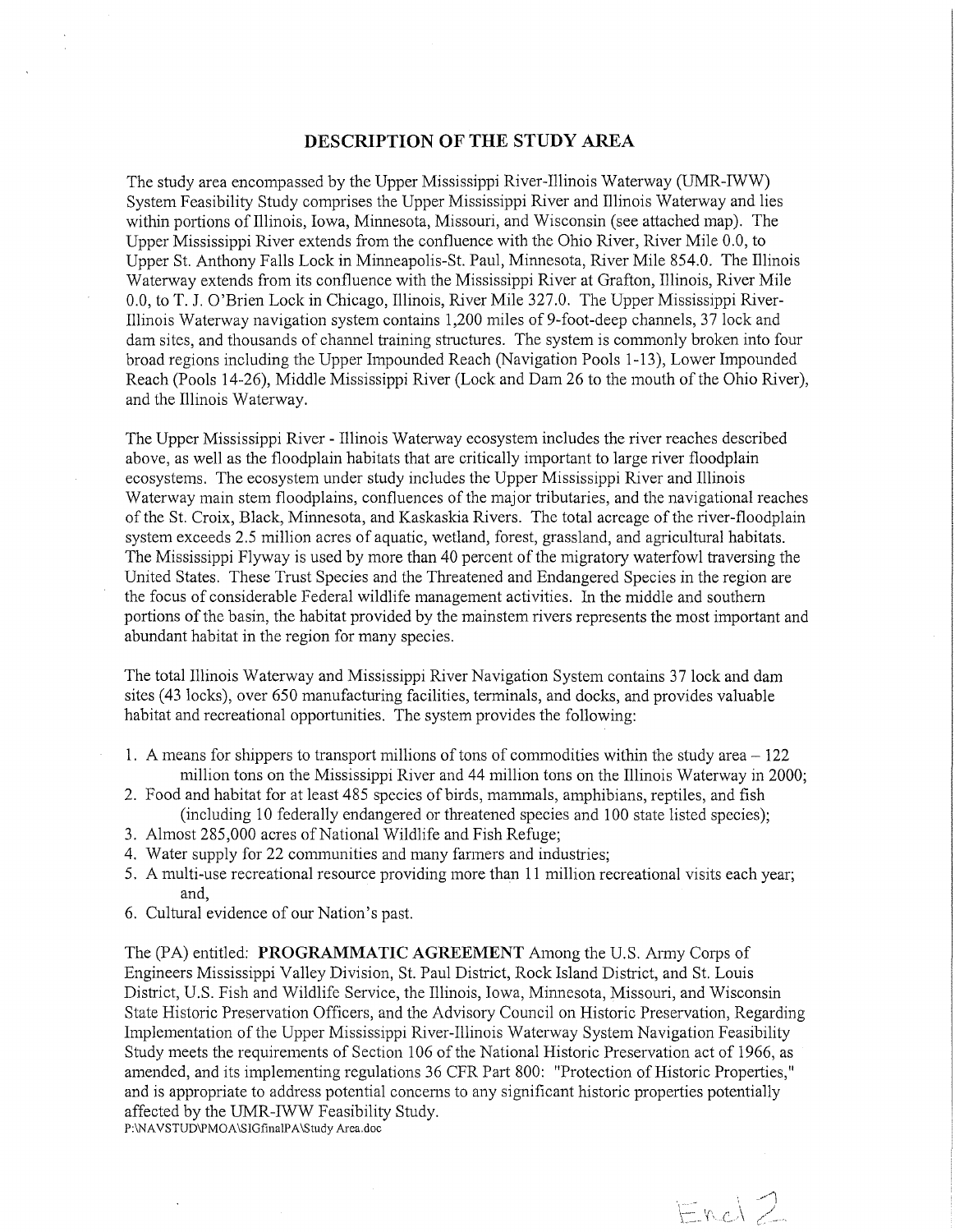

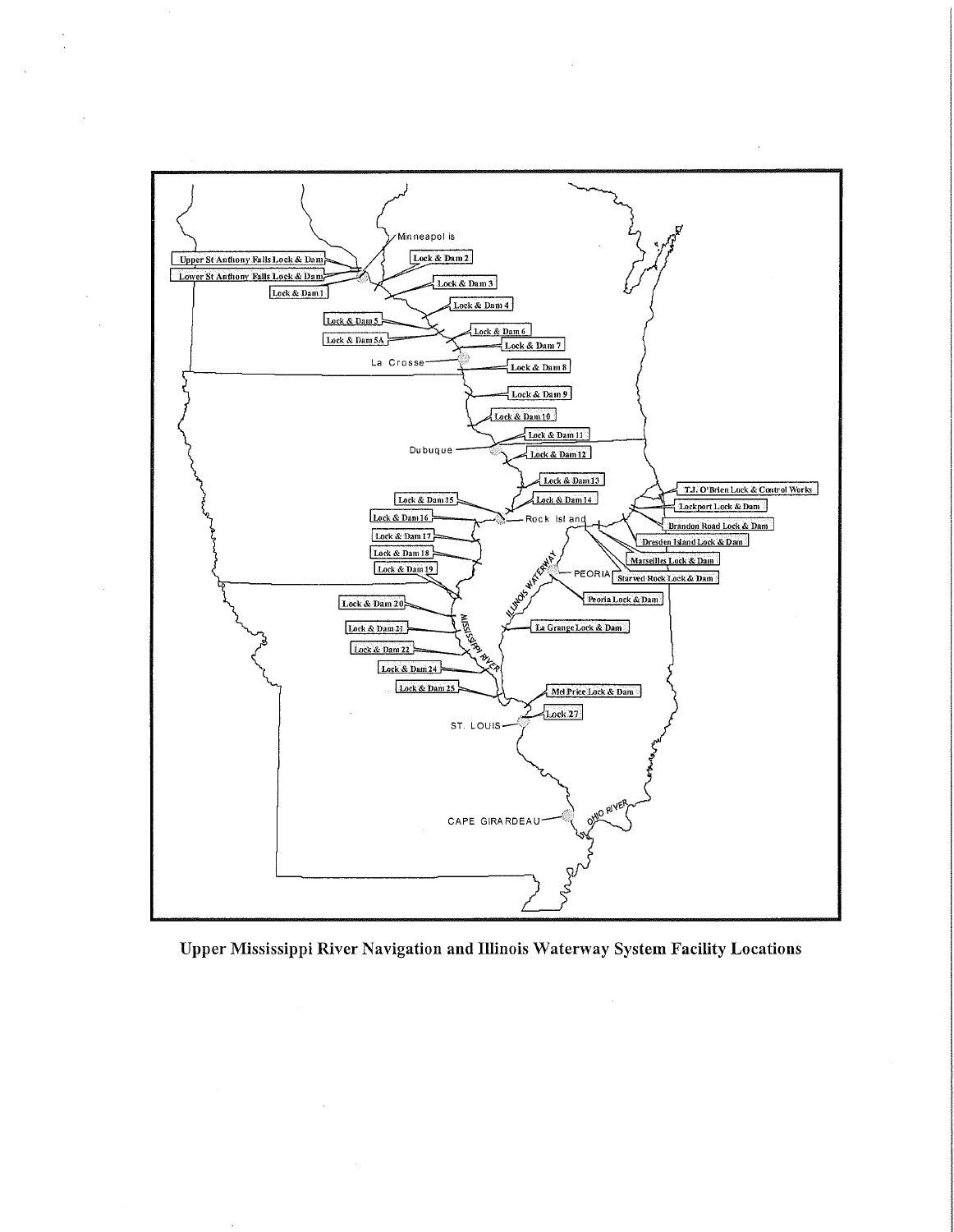

A Division of the Iowa Department of Cultural Attairs

May 20, 2004

**In reply refer to: R&C#: 991100031** 

Mr. Ron Deiss Economic and Environmental Analysis Branch Corps of Engineers - Rock Island District Clock Tower Building P.O. Box 2004 Rock Island, IL 61204-2004

RE: COE - MULTIPLE COUNTIES - UPPER MISSISSIPPI RJVER NAVIGATION IMPROVEMENTS STUDY FORMAL INITIATION OF CONSULTATION, PROGRAM & ACTIVITIES DESCRIPTION, GENERAL AREA OF POTENTIAL EFFECTS, AND DRAFT PROGRAMMATIC AGREEMENT-DRAFT INTEGRATED FASIBILITY REPORT AND PROGRAMMATIC ENVIRONMENTAL IMPACT STATEMENT (UMR-IWW SYSTEM NAVIGATION FEASIBILITY STUDY)

Dear Mr. Deiss,

We are writing in response to the Corps' May 3, 2004 letter requesting our comments concerning the draft of the Corps' *fnlegrated Feasibility Report and Programmatic Environmental Impact Statement/or the UMR-JWW System Navigation Feasibility Study.* More specifically the Corps has requested our review and comments on the most recent version of the programmatic agreement addressing compliance with the National Historic Preservation Act during implementation of the undertaking.

We have completed our review of this document and find its terms agreeable. However, we have identified a few technical errors, which you may wish to correct before circulating the final draft for signature. We also offer suggestions in wording to provide greater clarification.

Item I, page 3, paragraph I.A. Remove the hyphen from 'con-sultation.'

Item 2, page 3, par. J.B. Change ' .... determines that *their* is .. .' to 'there.'

Item 3, page 4, par. J.C. Check the spelling of' Archaeological' in citation of National Park Service publication. Actual spelling probably follows the federal spelling 'archeology.'

Item 4, page 4, par. 1.C. Change '... version of appropriate SHPO(s)/THPO(s) guidelines...' to "... version of appropriate state or Tribal guidelines....". The *Guidelines for Archaeological Investigation in Iowa* were not developed by the SHPO. but by the archaeological community in consultation with various stakeholders. This may be true of other states as well.

Item 5, page 4, par. I.D. Change '... the Corps will evaluate for eligibility all significant cultural and traditional resources by applying the National Register criteria ... ' to ' ... the Corps will evaluate the historic significance of all cultural and traditional resources within their appropriate contexts and determine their eligibility for listing in the National Register by applying the National Register Criteria."

Item 6, page 7, par. V. Change 'If both the Corps and the appropriate SHPO(s)/THPO(s) determine that further investigation is not necessary or warranted .... " to 'If the Corps, the appropriate SHPO(s)/THPOs and any State authority with legal jurisdiction over the discovery determine that further investigation is not necessary or warranted..." The State Archaeologist of Iowa has statutory authority over the unanticipated discovery of human remains over 150 years in age; while the Department of Health and Sanitation has jurisdiction over human remains that are less than 150 years in age.

Encl 3

600 EAST LOCUST STREET, DES MOfNES, IA 50319-0290 P: (515) 281-5111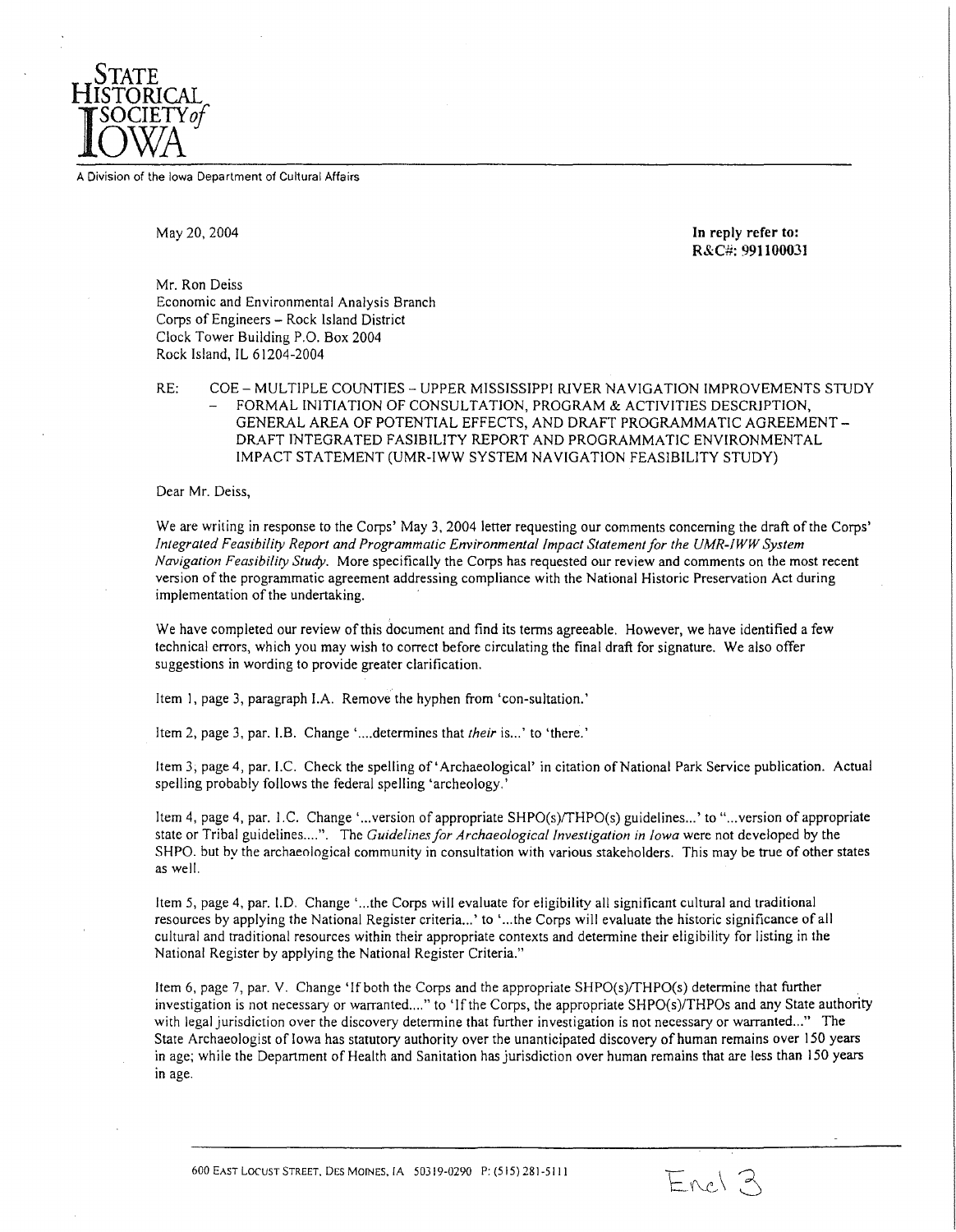Item 7, page 8, par. VIII. Add 'Amendments to the agreement shall be adopted upon written consensus of the signatories and shall be incorporated as an appendix to the agreement.' This provides for formal documentation of amendments to the original agreement.

Item 8, page 8, par. IX. Revise 'These documentations shall *contained .... '* to 'This documentation shall *contain ... "* 

Item 9, page 9, par. X. Revise 'Nothing in this Agreement is intended to prevent the Corps from consulting more frequently with the appropriate SHPO(s)/THPO(s), the Council, or *other consulting parties...'* 

We look forward to receiving the final draft for signature. I can be reached at  $(515)$  281-8744 if you have any questions

or require further assi<br>Since rely of the same of the same of the same of the same of the same of the same of the same of the same of the same of the same of the same of the same of the same of the same of the same of the

 $D$ aniel K. lii $\ell$ tiom. Archaeologist Iowa State Highly Preservation Office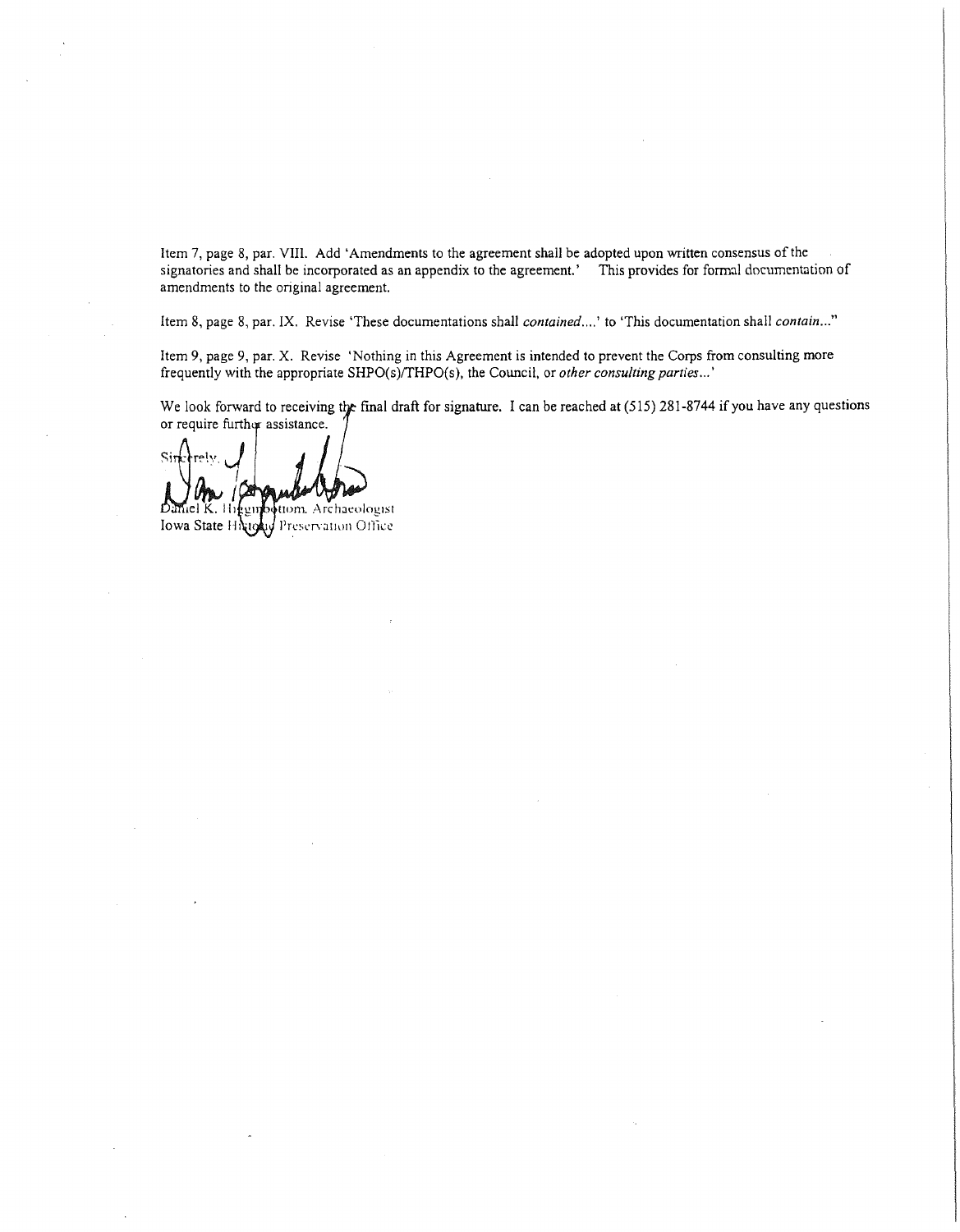

March 31, 2004

# **WINNESOT\ HISTORICAL SOCIETY**

Mr. Kenneth A. Barr Chief, Economic & Environmental Analysis Branch U.S. Army Corps of Engineers, Rock Island District Clock Tower Building, PO Box 2004 Rock Island, IL 61204-2004

Re: Upper Mississippi River System - Environmental Management Program: Habitat Rehabilitation and Enhancement Projects and Long Term Resource Monitoring Projects SHPO Number: 2004-0596

Dear Mr. Barr:

Thank you for sending the above referenced draft programmatic agreement to us for review. We apologize for the delay in responding.

We have the following comments:

1. The section on the identification and evaluation of historic properties appears to follow standard procedures and seems to be workable.

2. The section on the treatment of historic properties raises a few concerns.

A. II.A. mentions some of the previous studies undertaken by the Corps, but it is unclear how these studies :elate to the treatment of historic properties.

B. 11.B. is titled "Treatment of Archaeological Historical Properties". The intended definition of "Archaeological Historical" is not clear. Is this intended to apply to archaeological and historical properties? Or to historic archaeological properties? Or to some other subset of properties? In any case, most of this section seems to apply to archaeological properties (both prehistoric and historic). There does not seem to be any discussion of historic/architectural properties in the treatment section.

We look forward to working with you in completing this agreement and in the implementation of its terms. Contact us at 651-296-5462 with questions or concerns.

Sincerely,

Dennis A. Gimmestad Government Programs & Compliance Officer